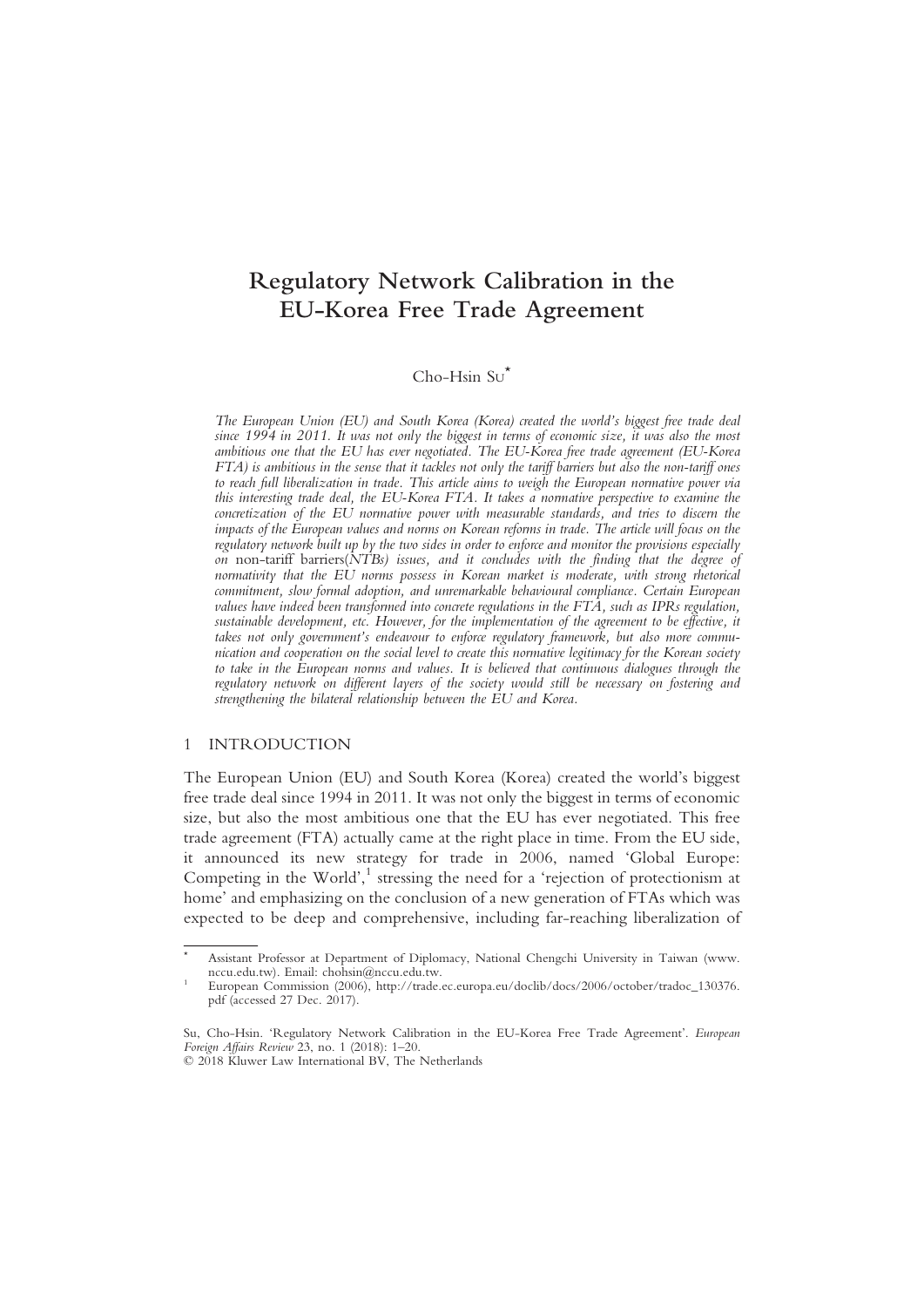service and investment, tackling both tariff and NTBs. On the other hand, Korea has always been an export-led economy that accentuates on international trade. After the 1997 Asian financial crisis, the Korean government showed its determination in creating a more transparent and welcoming business and inward investment environment in order to attract foreign capital, technology and know-how to sustain its growth and domestic economy. With the ambitious program of building a 'free trade network' pinned down in 1998 by President Kim Daejung and the 'FTA Roadmap' launched by the successor Roh Moo-hyun in  $2003$ <sup>2</sup>, in one decade, Korea has transformed itself into an FTA hub in East Asia, which provides it with greater presence in the international community. At the time of agreement signing, the EU was the largest investor to Korea, and the second largest trade partner of Korea. As a result of its economic and political rationale, signing an FTA with EU seemed to be just one righteous deal. Under the strong volition and mutual commitment from both parties, negotiations on the FTA between the EU and Korea were launched in May 2007. After eight rounds of talk, the FTA was signed on 6 October 2010. The European Parliament gave its consent to the FTA on 17 February 2011, and the FTA took effect since 1 July 2011, with duties for goods being eliminated progressively except for a limited number of agricultural products.

The EU-Korea FTA consists of fifteen chapters, three protocols, several annexes and appendixes, and four understandings.<sup>3</sup> Compared to the previous FTAs that the EU has signed, this agreement is unprecedented both in scope and in speed at which trade barriers are removed. Except for a limited number of agricultural and fisheries products that have transitional periods, and rice and a few agricultural products that are excluded from the agreement, the majority of customs duties on goods were removed at the time when the FTA entered into force, which corresponded to almost 99% of all duties paid by Korean exporters before the agreement. But the most characteristic attribute of the EU-Korea FTA lies in its comprehensiveness. The agreement addressed a wide range of NTBs that can in fact hinder everyday business activities. To make sure the execution of these NTBs removal and full trade liberalization, it thus requires a vast regulatory network for both the EU and Korea to calibrate the standards and to monitor the implementation.

The distinctive development thus calls forth a series of research inquiry: how did the two very distinct economies manage to set up a regulatory network for

<sup>&</sup>lt;sup>2</sup> Office of the President, R. O. K, *Global Korea. The National Security Strategy of the Republic of Korea 29* (2002); Ministry of Foreign Affairs and Trade, R. O. K., *FTA Status of Korea* 1 (2010).

<sup>&</sup>lt;sup>3</sup> For the text of the agreement, see European Commission, EU-Korea Free Trade Agreement Online (2011), http://eur-lex.europa.eu/legal-content/EN/TXT/PDF/?uri=OJ:L:2011:127:FULL&from= EN (accessed 27 Dec. 2017).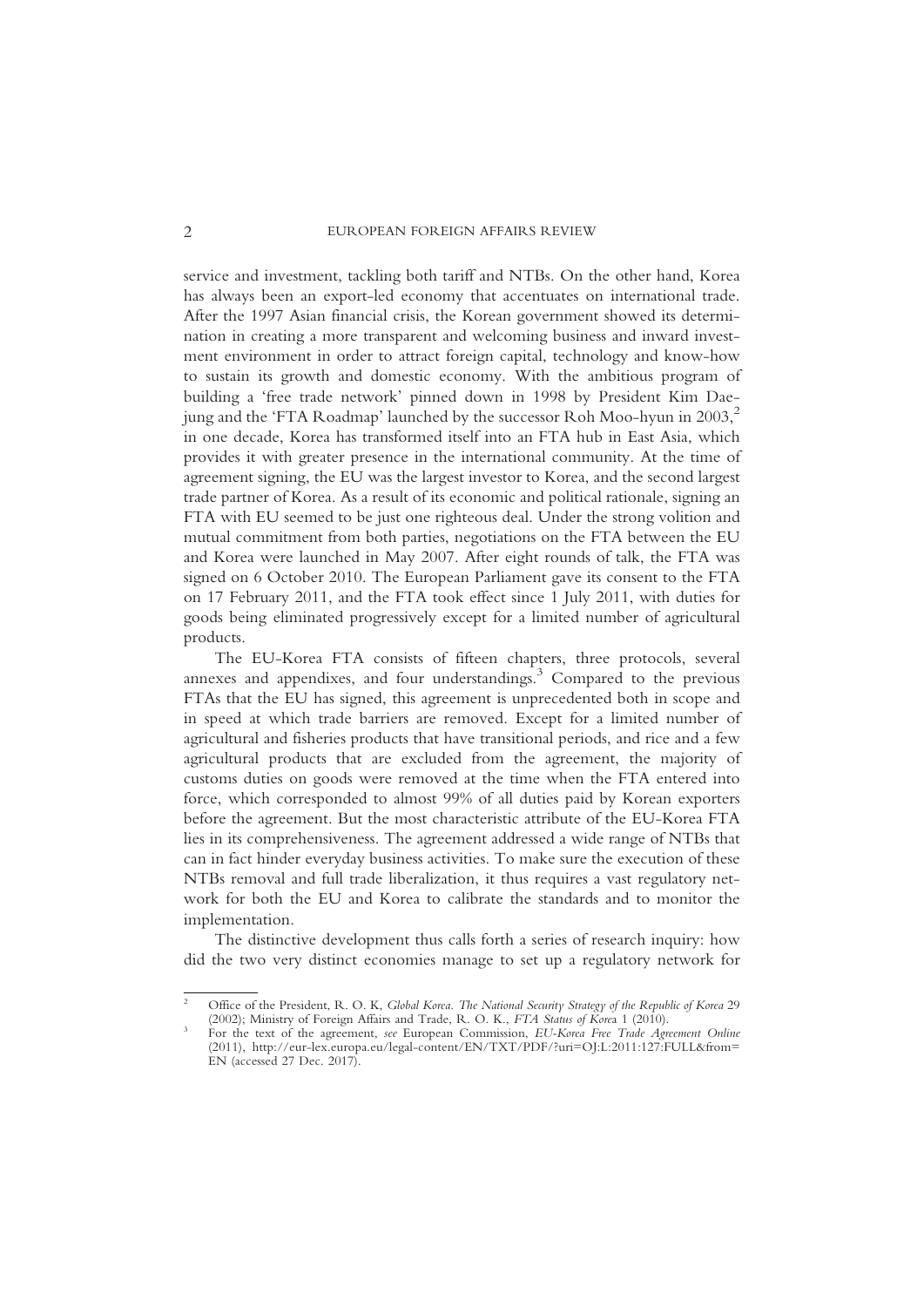continuous calibration on their trade norms? And successively, after five years of operation, how does it perform? In order to answer these inquiries, this article takes a normative approach to conduct the research. The first part comprises a literature overview of the normative power Europe (NPE) and a study on the Korean market which depicts a normative environment different from the European one. Then the article will focus on the regulatory network built up by the two sides in order to enforce and monitor the implementation of the provisions especially on the NTBs issues. With the normative perspective, the article wishes to examine the concretization of the NPE with measurable standards, and tries to discern the impacts of the European values and norms on Korean reforms in trade.

## 2 NORMATIVE APPROACH

As a sui generis in world politics, the EU has already decades' history of multi-level governance within its community. Ever since the NPE discourse came into sight, first introduced by Ian Manners in his seminal article published in the Journal of Common Markets Studies in 2002, the EU has begun to exercise its power in other parts of the world through unconventional channels.<sup>4</sup> By the definition of Manners himself, normative power refers to the 'ability to shape concepts of "normal" in international relations'. <sup>5</sup> While military power or economic power concepts focus on material power to create influence in world politics, normative power focuses on 'non-material exemplification found in the contagion of norms'. To put it simply, NPE exerts its influence by projecting its norms on other international actors. And in this way, the EU distinguishes itself as a unique actor on world stage. Manner then further elaborated the concept that 'the principles that guided the development and enlargement of the European project are also the "constitutive" features that make the EU a distinctive and unique polity and a "normative power" in international relations'. 6

Similar affirmation of the EU as a global actor can be found in the following literature: C. Bretherton & J. Vogler, The European Union as a Global Actor 4 (2d ed., Routledge 2006); C. Bretherton & J. Vogler, A Global Actor Past Its Peak?, 27(3) Int'l Rel. 377, 375–390 (2013); C. Hill & M. Smith, International Relations and the European Union: Themes and Issues, in International Relations and the European Union 4, 3–17 (C. Hill & M. Smith eds, Oxford University Press 2005); J. McCormick, The European Superpower 8 (Palgrave Macmillan 2007); Europe's Global Role: External Policies of the European Union 12 (J. Orbie eds, Ashgate 2008); J. Peterson, The EU as a Global Actor, in The European Union: How Does It Work? (E. Bomberg, J. Peterson & R. Corbett eds, 3d ed., Oxford University Press 2012); K. E. Smith, Beyond the Civilian Power EU Debate, 17 Politique européenne 63–82, 64–65 (2005); R. Youngs, The EU's Role in World Politics: A

<sup>&</sup>lt;sup>5</sup> I. Manners, Normative Power Europe: A Contradiction in Terms?, 40(2) J. Com. Mkt. Stud. 239 (2002).<br><sup>6</sup> Ibid., at 252.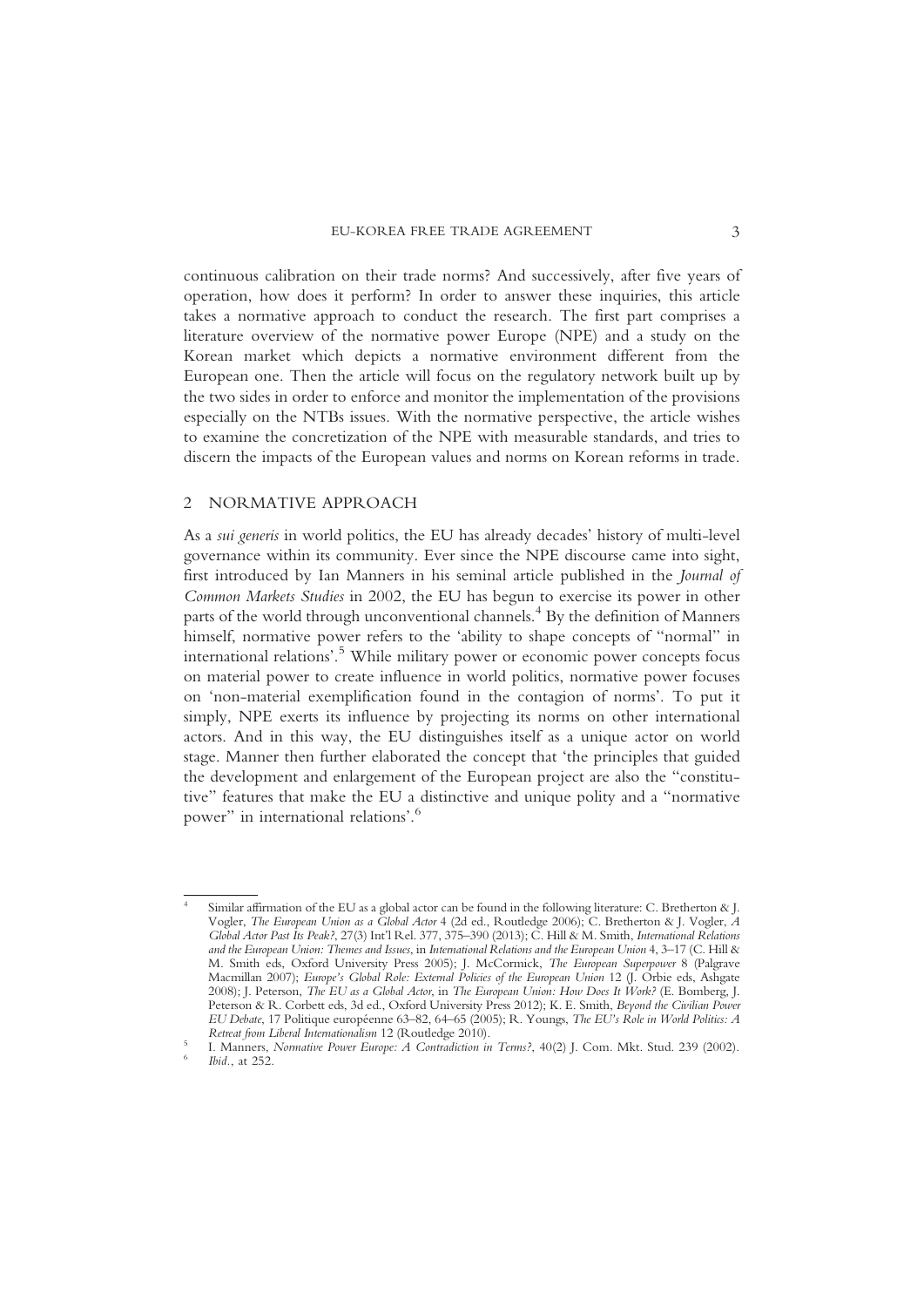Regarding the core of the NPE – the norm itself – the NPE discourse emphasizes the cosmopolitan nature of the EU's principles by 'a commitment to placing universal norms and principles at the center of its relations with its Member States and the world'.<sup>7</sup> More specific definition can be found in Article 2 of the Lisbon Treaty:

The Union is founded on the values of respect for human dignity, freedom, democracy, equality, the rule of law and respect for human rights, including the rights of persons belonging to minorities. These values are common to the Member States in a society in which pluralism, non-discrimination, tolerance, justice, solidarity and equality between women and men prevail.

The burgeoning literature on NPE has been witnessed since then, from the comprehensive examination<sup>8</sup> to empirical studies<sup>9</sup> and more critical perspectives.<sup>10</sup> In practice, NPE has been applied through many channels and in many different fields. But mainly, it has been exercised in EU's neighbourhood, with the enlargement agenda or closer cooperation under the framework of European Neighbourhood Policy (ENP) or Eastern Partnership (EaP). Since the enlargement to Central and Eastern Europe (CEE) in 2004 and the launch of ENP the same year, numerous NPE researches were conducted in this domain.<sup>11</sup> The findings vary in accordance with the different contexts where NPE is carried out. By and large, the enlargement to CEE countries was considered a success as the new

I. Manners, The European Union as a Normative Power: A Response to Thomas Diez, 35(1) Millennium 176 (2006).<br>See Z. Laïdi, La norme sans la force. L'énigme de la puissance européenne (2d ed., Presses de Sciences Po

<sup>2008);</sup> Normative Power Europe: Empirical and Theoretical Perspectives (R. G. Whitman eds, Palgrave Macmillan 2011); R. G. Whitman, *The Neo-Normative Turn in Theorising the EU's International Presence*, 48(2) Cooperation & Conflicts 171–183 (2013).

See F. Schimmelfennig & U. Sedelmeier, Governance by Conditionality: EU Rule Transfer to the Candidate Countries of Central and Eastern Europe, 11(4) J. Eur. Pub. Pol'y 669–687 (2004); M. Pace, The Construction of EU Normative Power, 45(5) J. Com. Mkt. Stud. 1041–1064 (2007); F. Trauner, From Membership Conditionality to Policy Conditionality: EU External Governance in South Eastern Europe, 16(5) J. Eur. Pub. Pol'y 774–790 (2009); A. Niemann & T. De Wekker, Normative Power Europe? EU Relations with Moldova, European Integration Online Papers 14 (2010), http://eiop.or.at/eiop/pdf/ 2010-014.pdf (accessed 27 Dec. 2017); Importing EU Norms. Conceptual Framework and Empirical Findings (A. Björkdahl. et al. eds, Springer 2015).<br><sup>10</sup> See T. Diez, Constructing the Self and Changing Others: Reconsidering 'Normative Power Europe', 33(3)

Millennium 613–636 (2005); A. Hyde-Price, 'Normative' Power Europe: A Realist Critique, 13(2) J. Eur. Pub. Pol'y 217–234 (2006); H. Sjursen, The EU as a 'Normative Power': How Can This Be?, 13(2) J. Eur. Pub. Pol'y 234–251 (2006); M. Merlingen, Everything Is Dangerous: A Critique of 'Normative Power

<sup>&</sup>lt;sup>11</sup> See J. Kelly, New Wine in Old Wineskins: Promoting Political Reforms Through the New European Neighborhood Policy, 44(1) J. Com. Mkt. Stud. 29–55 (2006); F. Schimmelfennig, Europeanisation Beyond Europe, 4(3) Living Rev. Eur. Governance (2009), http://www.europeangovernance-livingre views.org/Articles/lreg-2009-3/download/lreg-2009-3Color.pdf (accessed 27 Dec. 2017); T. A. Börzel, The Transformative Power of Europe Reloaded. The Limits of External Europeanization, KFG Working Paper 11 (Belin, Kolleg-Forschergruppe 'The Transformative Power of Europe', Freie Universität Berlin 2010); Explaining Policy Change in the European Union's Eastern Neighborhood (J. Langbein & T. A. Börzel eds, Routledge 2014).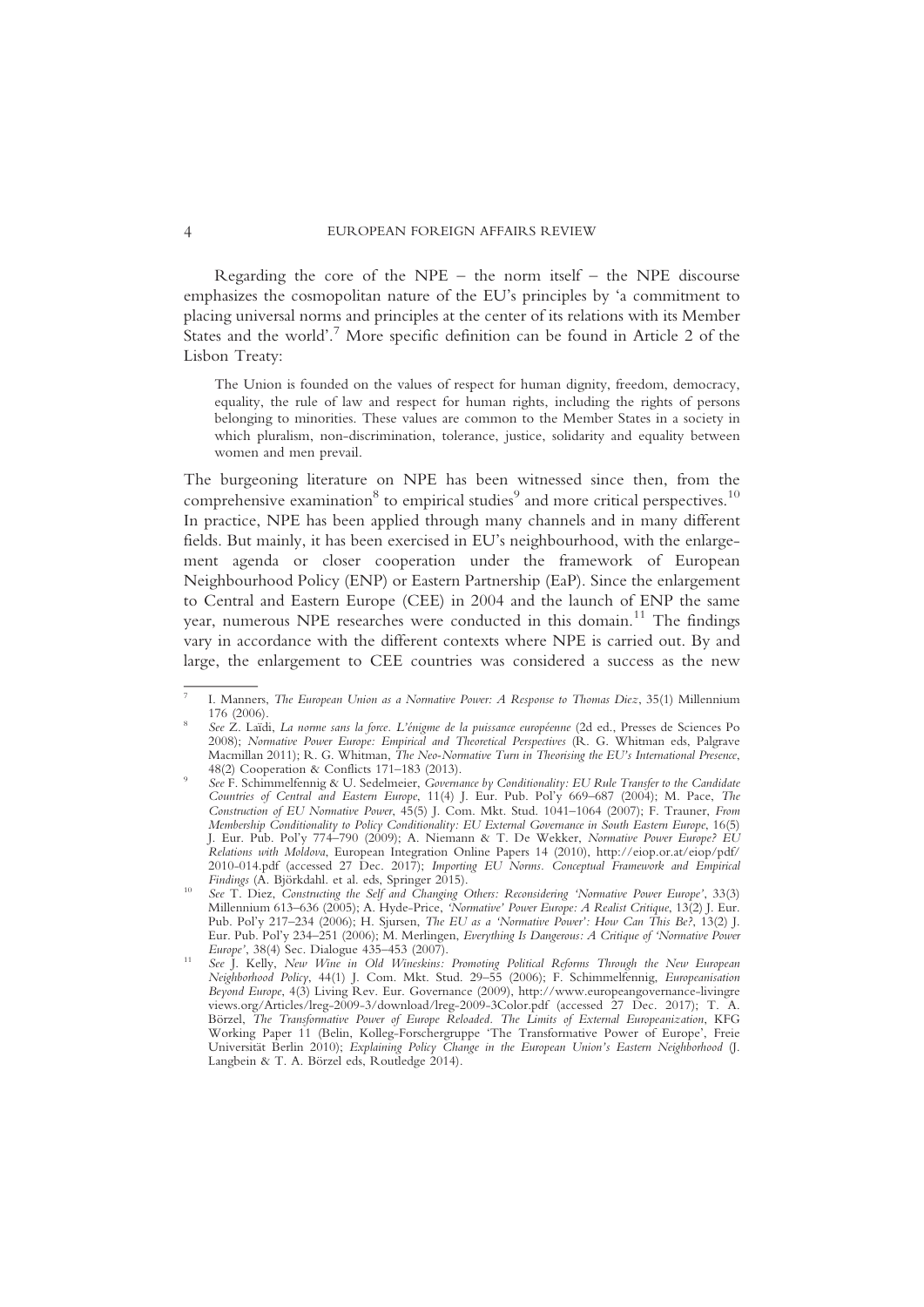Member States were willing to go through sometimes painful domestic reforms to meet the EU norms and standards because of the membership aspiration. On the other hand, the ENP and EaP received more critical appraisal since firstly, the ENP and EaP partners share greater incompatibility with EU norms in terms of economic and democratic development compared with CEE countries, and secondly, with no prospects for EU membership these countries simply lack the biggest motivation for reforms.

Besides engaging with its neighbouring countries, the EU also began to use FTA negotiations as a tool for norm diffusion since the 2006 Global Europe agenda. More specifically, FTA could not only serve its economic trade-creation effects, the institutional framework between the signing parties could have more significant meaning on harmonizing policies and standards, which in turn, lower transaction costs and also convey certain values and norms to the counterpart. Progressively, the EU has deliberately put some values that the European hold dearly at heart, such as 'sustainable development' and 'social solidarity', at the centre of EU trade policy discourse. In other words, the EU takes advantage of its vast and prosperous market, and uses the access to the market as a leverage to impose certain values of its own on its trading partners. This has probably become the most effective foreign policy tool of the EU. Sophie Meunier and Kalypso Nicolaïdis thus argued that trade is at the very core of the EU's potential or actual power. <sup>12</sup> It has also become an explicit policy direction of the EU. In 2002, Trade Commissioner Pascal Lamy stated that trade policy is 'not a stand-alone policy, it contributes to the achievement of the Union's overall objectives … [such as] to promote sustainable development'. <sup>13</sup> His successor, Karel De Gucht, described trade policy as one of the key vectors for promoting the EU's values and principles, not least because it was the external policy area where the Union had 'the strongest teeth'. <sup>14</sup> More officially, the European Commission has stated in its Communication regarding trade in 2012 that 'effective trade policy is critical in boosting growth and jobs in Europe and abroad and in projecting EU values and interests in the world'. 15

<sup>&</sup>lt;sup>12</sup> S. Meunier & K. Nicolaïdis, *The European Union as a Conflicted Trade Power*, 13(6) J. Eur. Pub. Pol' 906

<sup>(2006).</sup> <sup>13</sup> Speech delivered in Brussels, 5 Feb., entitled 'The Convention and Trade Policy: Concrete Steps to

<sup>&</sup>lt;sup>14</sup> A. R. Young & J. Peterson, *Parochial Global Europe. 21st Century Trade Politics* 183 (Oxford University Press 2014).

<sup>&</sup>lt;sup>15</sup> See European Commission, Trade, Growth and Development: Tailoring Trade and Investment Policy for Those Countries Most in Need, COM(2012) 22 (Jan. 2012). More elaboration on how the EU uses trade policy as foreign policy can be found in Young & Peterson, supra n. 14, Ch. 8.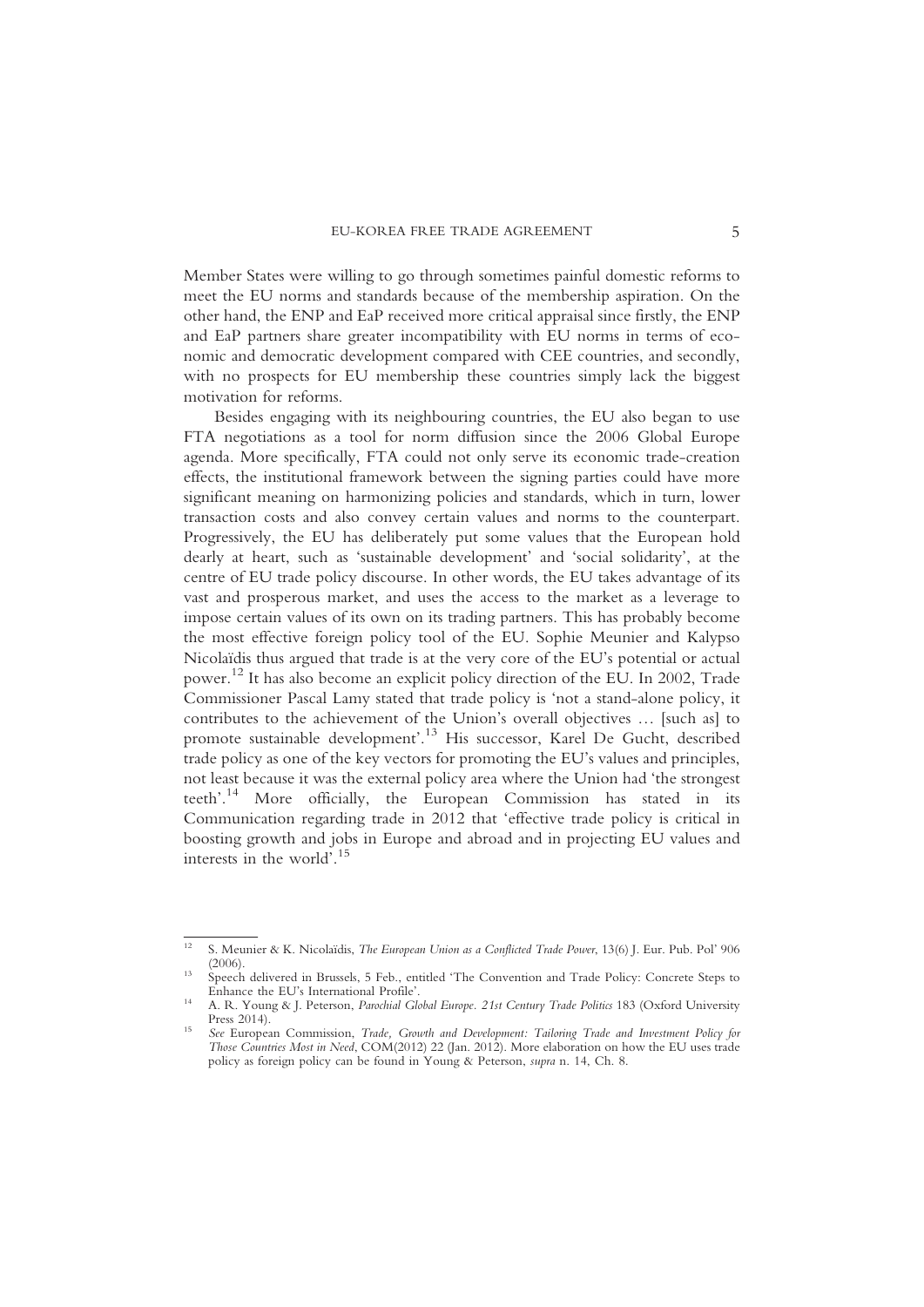## 3 MISMATCHED GLOBALIZATION OF KOREA

The regulatory convergence could be advantage for both sides as it could lower trading costs. However, this development does not go without saying. In fact, many factors could hamper this course, including the role of domestic interests, attitudes towards the role of government, the role of political systems, the role of cultural values and differences preferences.<sup>16</sup> Researchers on ENP and EaP often define this incompatibility between EU norms and partner countries' circumstances as 'misfit' that exists not only in policies but also in politics.<sup>17</sup> This situation can be found in the case of the EU-Korea FTA as well.

Since its establishment in 1948, Korea has gone through a characteristic course of economic and political development, which has been studied by many researchers and been referred to as 'developmental state'. According to the definition by Marx et al., the developmental state refers to the role played by state planning and regulation in macroeconomic planning. In this model, the state has a strong influence on macroeconomic policy but also develops strategies for private sector development.18 As mentioned earlier, the 1997 Asian financial crisis has seriously hit the Korean economy and hence altered the governmental vector utterly. In order to receive bailout package from the IMF, the Korean government was willing to enact a series of market-oriented reforms.<sup>19</sup> The 1998 'Free-Trade Network' policy exhibited its full ambition in conducting bilateral and regional free trade negotiations, it also demonstrated its determination in creating a more transparent and welcoming business and inward investment environment in order to attract foreign capital, technology and know-how. This direction has then subsisted solidly until now, in spite of the changing of several governments with different political standpoints.

The continued reforms of internal market environment in Korea was observed and well recognized by the international community, nevertheless, in 2006 and 2007, several EU executives still showed their concerns about the remaining problems arising from the 'software'aspect of doing business in Korea, namely challenges related to attitudes, perceptions and culture. Judith Cherry therefore depicted this situation as a 'mismatched globalization' that shows the mismatch between governmental policy and its implementation at the working level, and the lack of transparency, consistency and predictability in the implementation of trade – and investment-related

<sup>&</sup>lt;sup>16</sup> A. Marx et al., *EU-Korea in a Changing World Project: Main Results and Recommendations*, 12 Asia-Eur. J. 246 (2014).

<sup>&</sup>lt;sup>17</sup> Langbein & Börzel (eds), *supra* n. 11, at 2.<br><sup>18</sup> Marx et al., *supra* n. 16, at 232.<br><sup>19</sup> W. H. Cooper et al., *The Proposed U.S.-South Korea Free Trade Agreement (KORUS FTA): Provisions* and Implications, Congressional Research Service Reports and Issue Briefs (2011).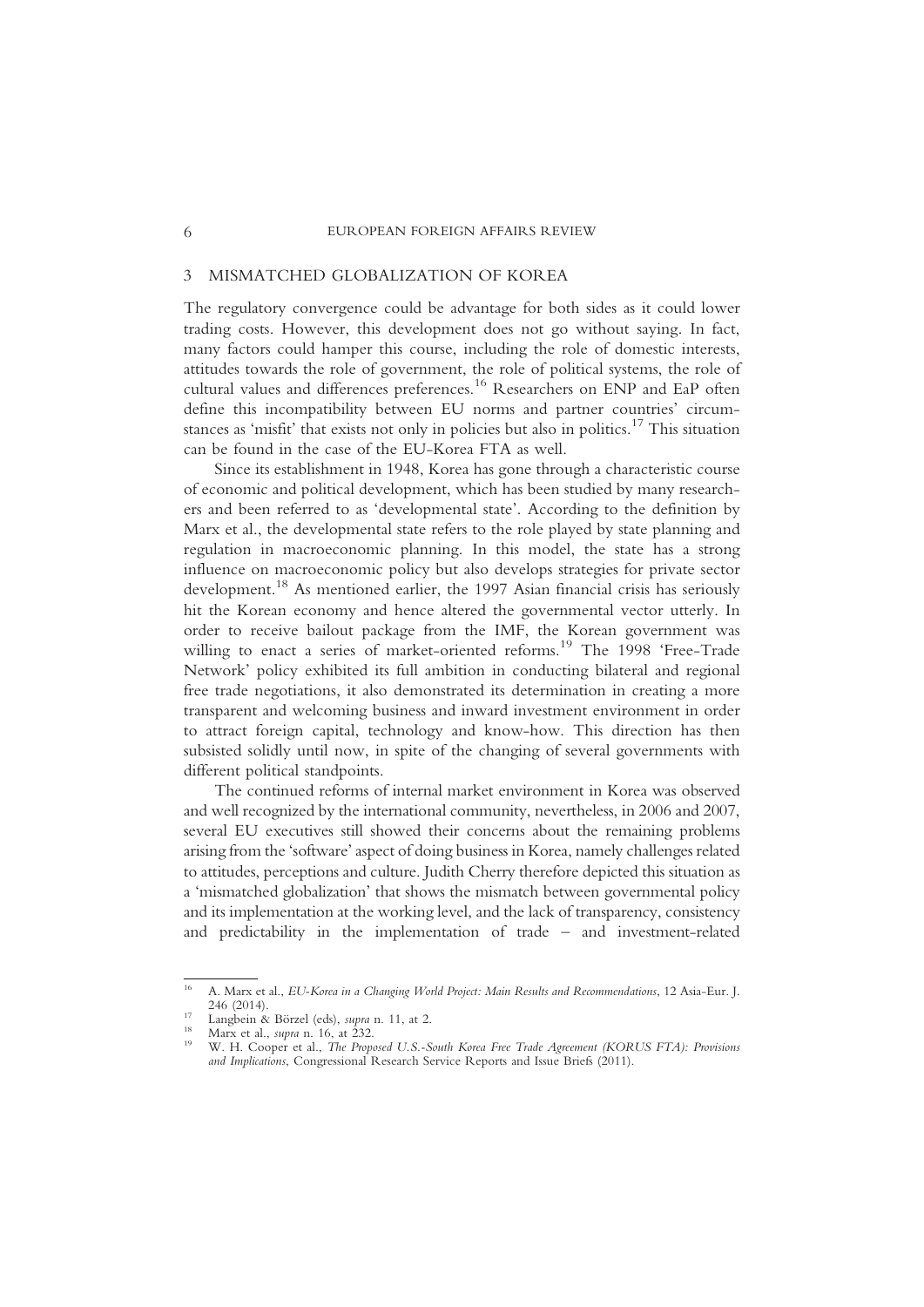regulations.20 The similar observation was also made by Lowell Dittmer in his article on the exceptionalism of Asian globalization and democratization in 2002, he introduced the concept of 'hybrid globalization', arguing that the globalization of many Asian countries, including Korea, 'has been moving in counterpoint with (their) attempt to maintain a distinctive normative regime and political-economic culture'.<sup>21</sup>

This is often referred to as sociocultural barriers to the implementation of FTAs. In the case of Korea, Cherry classifies a third kind of barriers to trade, besides tariff and non-tariff ones, as social, cultural and institutional barriers which can also serve as stumbling blocks to the effectiveness of FTA. From a series of interviews the author conducted with European expatriate and officials in Seoul in 2009, before the agreement was initialled, the author identified these barriers as 'soft' barriers which include the lack of predictability, consistency and transparency in the regulatory environment (including IPR protection), labour militancy, and attitudes towards globalization. For example, the inability or lack of willingness to be clear-cut and transparent when doing business has often been reflected from the Europeans as frustrations trying to get a clear and accurate grasp of the regulatory framework within which they were operating. Same remark was made by American trading parties. During negotiations of US-South Korea FTA (KORUS FTA), US exporters and negotiators also identified the lack of transparency of Korea's trading and regulatory system as one of the most significant barriers to trade with Korea, in almost every major product sector.<sup>22</sup>

In more specific cases, for example, IPRs violation was treated as a 'minor, magistrates' court type of crime. To a certain extent, copying was even seen more as a compliment than an illegal action. And the continuing importance of hierarchy and personal connections within Korean society was evident throughout the government and business community. There is a received wisdom among businessmen operating in Korea that contacts were more important than contracts.<sup>23</sup> In Wolfgang Pape's study on the industrial policy of Korea, he pointed out the historically strong Confucianism – including the culture of deference, focus on education, diligence, frugality, discipline and hierarchy – that can be well reflected on the top-down imposition of industrial development priorities.<sup>24</sup> This also

<sup>&</sup>lt;sup>20</sup> J. Cherry, Foreign Direct Investment in Post-crisis Korea: European Investors and 'Mismatched Globalization' (Routledge 2007).

<sup>&</sup>lt;sup>21</sup> L. Dittmer, Globalization and the Twilight of Asian Exceptionalism, in Globalization and Democratization in *Asia: The Construction of Identity* 22 (C. Kinnvall & K. Jönsson eds, Routledge 2002).

<sup>&</sup>lt;sup>22</sup> Cooper et al., supra n. 19, at 51.<br><sup>23</sup> J. Cherry, Upgrading the 'Software': The EU-Korea Free Trade Agreement and Sociocultural Barriers to Trade<br><sup>23</sup> J. Cherry, Upgrading the 'Software': The EU-Korea Free Trade Agre

and Investment, 25(2) Pac. Rev. 247–268 (2012). <sup>24</sup> W. Pape, EU-Korea Relations to Promote Regulatory Cooperation in Economic Policies, in Particular Industrial Development Policies, in EU-Korea Relations in a Changing World 269–287 (A. Marx et al. eds, Leuven Centre for Global Governance Studies 2013).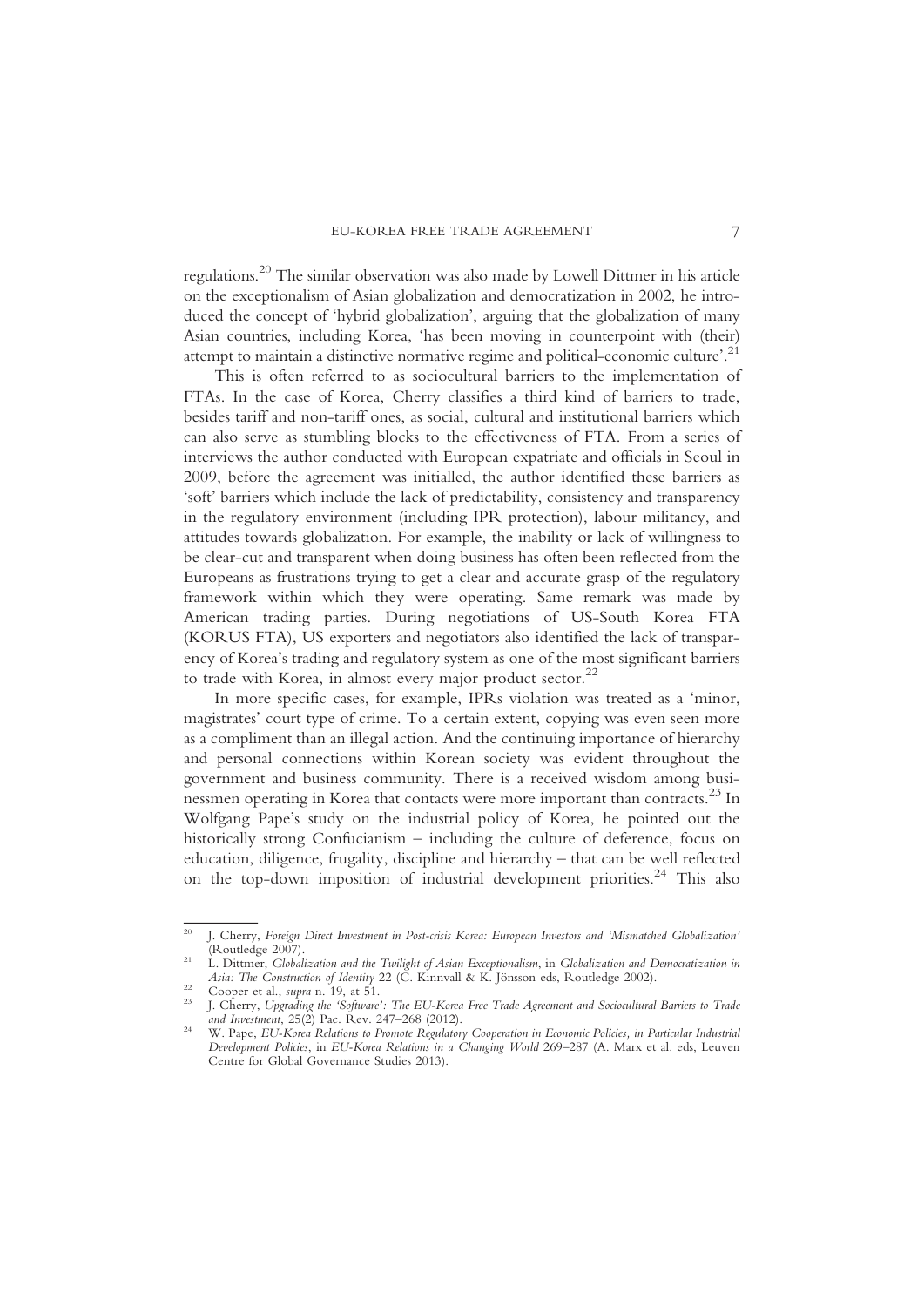corresponds to another characteristic development in Korea – chaebol, the fastgrowing family enterprise groups that drives the Korean economy. The industrial development policy of Korea has been centralized throughout the entire country. Starting from 1960s, the government began to implement the national development plans on the chosen chaebol, which led to the repression of the development of innovative entrepreneurship in small and medium-sized enterprises (SMEs). For decades, these chaebol have grown into gigantic conglomerates – Samsung, LG, SK, to name a few – and are now dominating the Korea economy. Soonghyun Daniel Lee mentioned the 'Korea's Chaebol-based economic structure and its strict hierarchical and loyalty-based work culture' in his study on KORUS FTA. He concluded with the remark that it is important to take into account the cultures of trading parties when setting legal framework because without appreciating such underlying norms, 'it would be hard to distinguish which substantive rules are legally effective and which are not'.<sup>25</sup> Ehrlich and Kang pointed out the similar idea by saying that 'in Korea, there has long been a gap between the law on the books and the law in action. The laws on the books have been in accordance with global standards for several years, but it has not been an easy task to reform the actual business conduct of the *chaebol*<sup>'</sup>.<sup>26</sup> They used an insightful example of a 2003 lawsuit which charged SK Group, one of the Korea's biggest chaebol, with a USD 1.2 billion accounting fraud. The case resulted in a chain reaction where numerous Korean multinational corporations went adopting codes of conduct. However, in their research findings, these new codes of conducts either lacked the enforcement mechanism or omitted crucial aspects that the board of directors actually needed to focus on. In reality, such codes of conduct would be 'nothing more than vague exhortations from the company's Chairman to work hard and do a good job'.<sup>27</sup>

All these sociocultural traits of the Korean society have become one way or another the barriers to trade in a globalized sense. Here let us focus on the EU-Korea FTA. We will first point out the actors and venues for regulatory calibration, and then highlight some particular policy areas to examine the functioning of the regulatory network.

<sup>25</sup> S. D. Lee, Laissez-Faire International Investor-State Dispute Resolution Mechanism: The Inadequacy of Adopting U.S. Legal Standards for the KORUS FTA, Transnat'l L. & Contemp. Probs. 520, 499-523 (2009). <sup>26</sup> C. P. Ehrlich & D.-S. Kang, A Look at Korea Corporate Codes of Conduct, in Legal Reform in Korea <sup>106</sup>

<sup>(</sup>T. Ginsburg ed., Routledge Curzon 2004). <sup>27</sup> Ibid., at 97.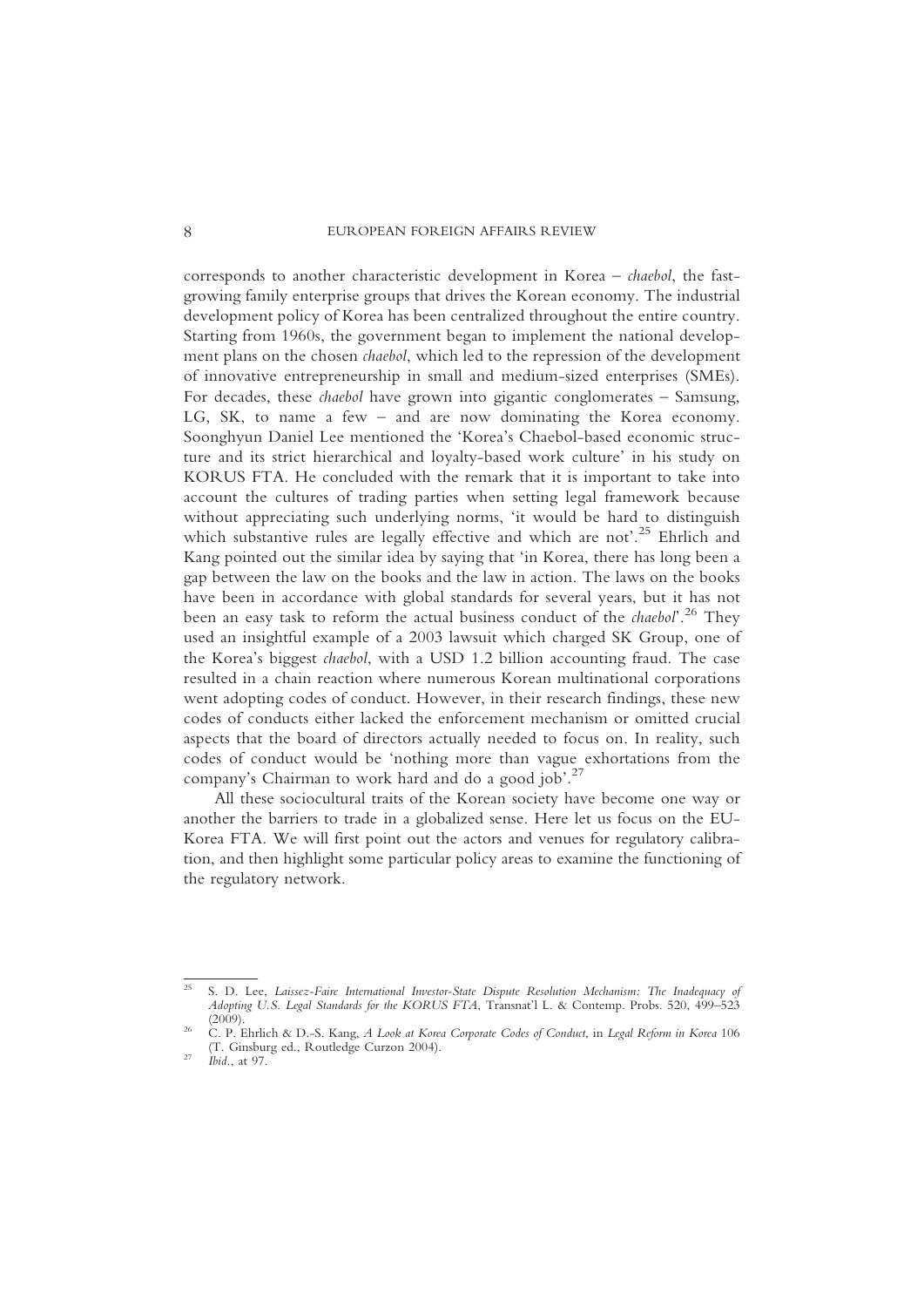## 4 TRANSNATIONAL REGULATORY NETWORK UNDER THE EU-KOREA FTA

The two very different normative environments thus present a great challenge to the regulatory convergence. On the operational level, the institutional provisions of the FTA established seven Specialized Committees, seven Working Groups and an Intellectual Property Dialogue. The annual EU-Korea FTA Trade Committee at ministerial level plays a supervisory role and ensure that the FTA operates properly. The Trade Committee, therefore, plays a pivotal role in regulatory calibration, since it consistently monitors implementation and generates mechanisms for learning in case of implementation gaps. Specialized Committees and Working Groups also provide institutional platform for the experiences and best practices sharing. In doing so, both sides expect to exchange information and cooperate in order to avoid regulatory divergences and NTBs to trade. The structured cooperation and dialogue, and even informal networking and exchanging policymakers, all contribute to the harmonization of the regulatory framework on the emerging policy areas. Through the sharing of experiences and best practices, the two parties come near with each other on their regulatory framework.

Take the implementation of FTA concerning trade and sustainable development for example, in the statement made by the European Commission after the FTA signing, the Domestic Advisory Group (DAG) shall be established in order to ensure proper implementation.<sup>28</sup> The DAG will be composed of equal representation of business, trade unions and non-governmental organizations. During the annual meeting of Committee on Trade and Sustainable Development, the forum for performance examination and the venue to address new issues, a wide range of topics will be brought to table, mainly on the environmental segment and the labour policy segment. In the meeting, the Civil Society Forum, a forum where the EU and Korea's members meet once a year to conduct dialogue on sustainable development of trade aspects, will also present an update on the work of DAGs. Other international platforms where both the EU and Korea take part of, such as Asia-Europe Meetings (ASEM) or World Trade Organization (WTO), could also serve as venues for calibration.

Here we highlight certain regulatory areas in the EU-Korea FTA that are not usually included in FTAs but lay out essential norms to the EU.

#### 4.1 REGULATIONS ON IPRS

Looking first at the IPRs regulations of the EU-Korea FTA, which represent one of the core values the EU stands for, the agreement establishes a strong chapter on

See EU-Korea FTA, Art. 13.12(3)-(5).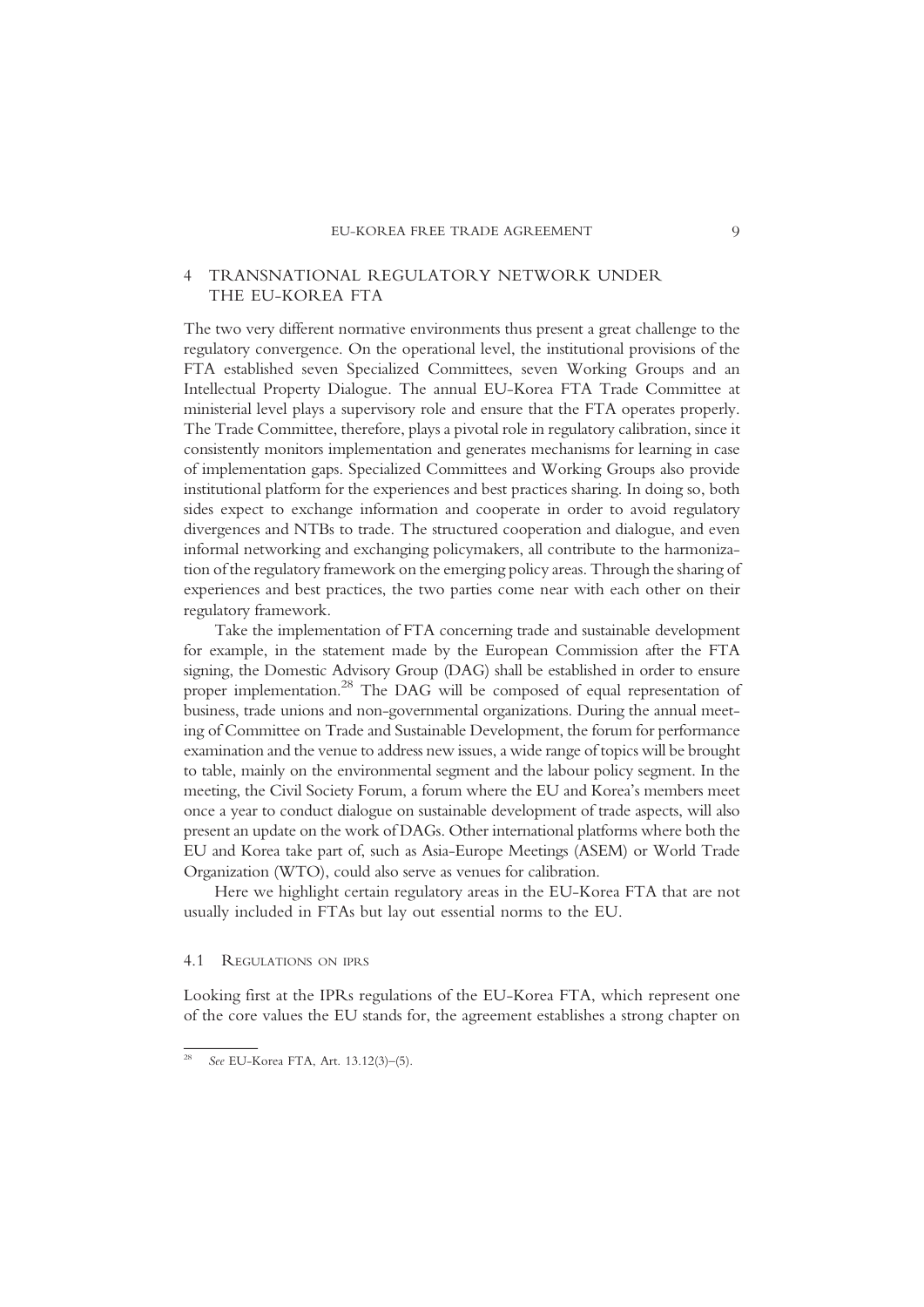intellectual property regulations.29 It includes some innovative provisions on copyright, designs, and GIs. More remarkably, the chapter contains a whole section on the enforcement of IPRs based on the EU's internal rules in the enforcement directive.<sup>30</sup> More than that, it actually demonstrates a high-standard regulatory framework, including some provisions that were not even regulated under the EU law.<sup>31</sup> As for border measures, they can now be applied in case of suspected infringements of IP rights such as counterfeit trademark goods, patents, plant variety rights, etc. As for the circumstances under which border measures may be applied, the agreement cover importation, exportation, and transit of goods.<sup>32</sup> And it is specifically written in Article 10.67 (4) that Korea shall fully implement the obligation under the border measures clauses within two years of the entry into force of the agreement. In effect, Korea has amended its legislation which only covered trademark and copyright infringements to provide for the possibility of border measures against patents. Institutional wise, this demonstrates how the European Commission has successfully introduced its core values during the FTA negotiation process and has then induced national regulatory reform. In this way, the agreement offers a high level of protection for commercially important European GIs, especially those valuable GI-designated agricultural and beverage products, which goes beyond what other multilateral trading rules provide.<sup>33</sup>

In practice, the annual report on the implementation of the EU-Korea FTA in 2016 shows that during the IP Dialogue held in Seoul on 25 September 2014, both sides gave an update about the legislative and policy developments in the IP area and also discussed the enforcement issues and their respective strategies towards IP issues in third countries. However, the EU also recalled the FTA implementation issue concerning the provisions on public performance rights, and the need for aligning Korea legislation with the FTA, especially about the pending revision of the Copyright Act by Korea.<sup>34</sup>

#### 4.2 REGULATIONS ON ENVIRONMENT

Environmental issue has always been an eminent subject for the EU policymaking. Nevertheless, the diffusion of environmental norms under FTA framework is less constraining. In fact, it is observed that most of the environmental

<sup>&</sup>lt;sup>29</sup> Ibid., Art. 10.<br><sup>30</sup> Ibid., Ch. 10, s. C, Art. 10.41–10.69.<br><sup>31</sup> E.g. the criminal enforcement of IPRs provision in Art. 10.54 of the EU-Korea FTA.<br><sup>32</sup> Ibid., Art. 10.67.<br><sup>33</sup> D.-C. Horng, *Reshaping the EU's FTA Po* 

<sup>&</sup>lt;sup>34</sup> European Commission, Report from the Commission to the European Parliament and the Council. Annual Report on the Implementation of the EU-Korea Free Trade Agreement, COM(2016) 268 final, 9–10 (2016).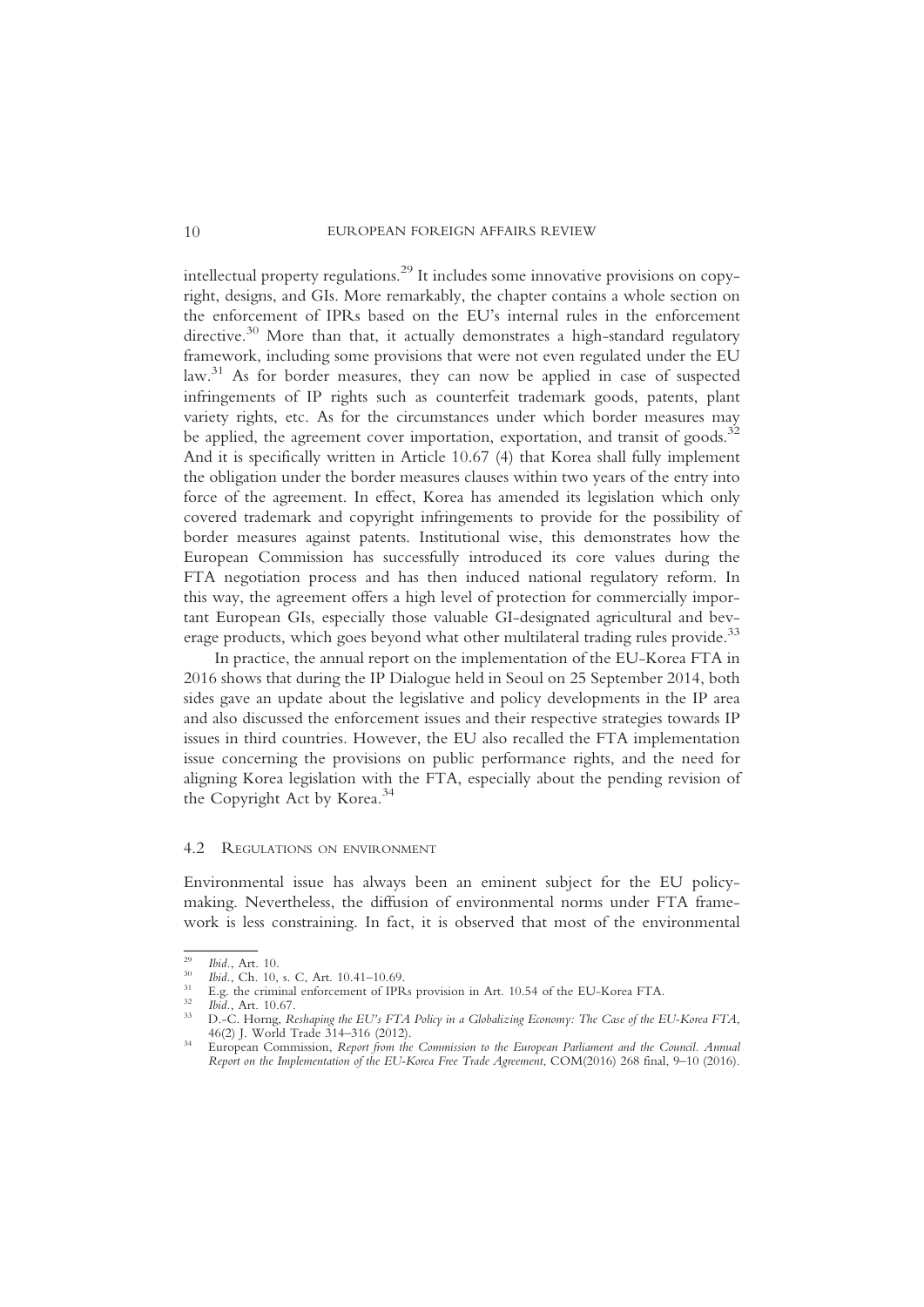clauses of EU bilateral agreements simply provide very general objectives and possible key areas for cooperation without noting concrete cooperation activities which are left to further discussion and regular dialogue between parties.<sup>35</sup> It is also the case with the EU-Korea FTA. Before the agreement came into light, the two parties have taken the sidelines of ASEM meetings to convene issues of common interests, especially to set priorities for environmental cooperation on various fields, such as climate change, green growth, energy technologies and energy efficiency.<sup>36</sup> Within the framework of the EU-Korea FTA, it is under Chapter Thirteen of the FTA, Trade and Sustainable Development, where Article 13.5 is contributed on the 'Multilateral environmental agreements'. The parties simply 'reaffirm their commitments to the effective implementation in their laws and practices of the multilateral environmental agreements to which they are party'<sup>37</sup> without specifying the agreements in question. However, the rhetoric remains general, loose, and conditional, which indicates a low degree of normativity. No clear benchmarks or indicators of success in implementing environmental clauses were determined, neither could we see precise monitoring and evaluation procedures.

Regarding the follow-up of the chapter, it is the Committee on Trade and Sustainable Development that takes the role of monitoring chapter application and continuous calibration on environmental policies. Going through and annual report on the agreement implementation, we can see that this mechanism has indeed served as the venue of dialogue and integration on environmental issues. According to the latest report, for example, during the Committee meeting in September 2015, the EU and Korea have once again exchanged their best practices on recycling, and also agreed to cooperate on illegal logging.<sup>38</sup> Other positive developments in environmental governance have also occurred in Korea. On 1 January 2015, Korea launched its Emissions Trading Scheme (ETS),<sup>39</sup> the first nation-wide cap-and-trade program in operation in Asia. With a cap of 573 MtCO2e in 2015, it is the second largest ETS worldwide after the EU. As a non-Annex I country under the Kyoto Protocol, Korea has actually no legally binding obligation to reduce its emissions. But the Korean parliament has almost unanimously voted for adopting this framework, and the greenhouse gases

<sup>&</sup>lt;sup>35</sup> M. Durán & E. Morgera, *Environmental Integration in the EU's External Relations: Beyond Multilateral Dimensions* (Hart Publishing 2012).

<sup>&</sup>lt;sup>36</sup> E. Morgera, *Environmental Cooperation between the EU and Korea*, in *The European Union and South* Korea. The Legal Framework for Strengthening Trade, Economic and Political Relations 194–211 (J. Harrison ed., Edinburgh University Press 2013).

Equiversity Press 2013). See EU-Korea FTA, Art. 13.5(2). 38 European Commission, *supra* n. 34, at 10. 39 This system was first carried out by the EU in 2005, with the intention to fight global warming. Under the 'cap and trade' principle, a maximum (cap) is set on the total amount of greenhouse gases that can be emitted by all gas-emitting companies. Allowances for emissions are then auctioned and allocated for free, and can subsequently be traded.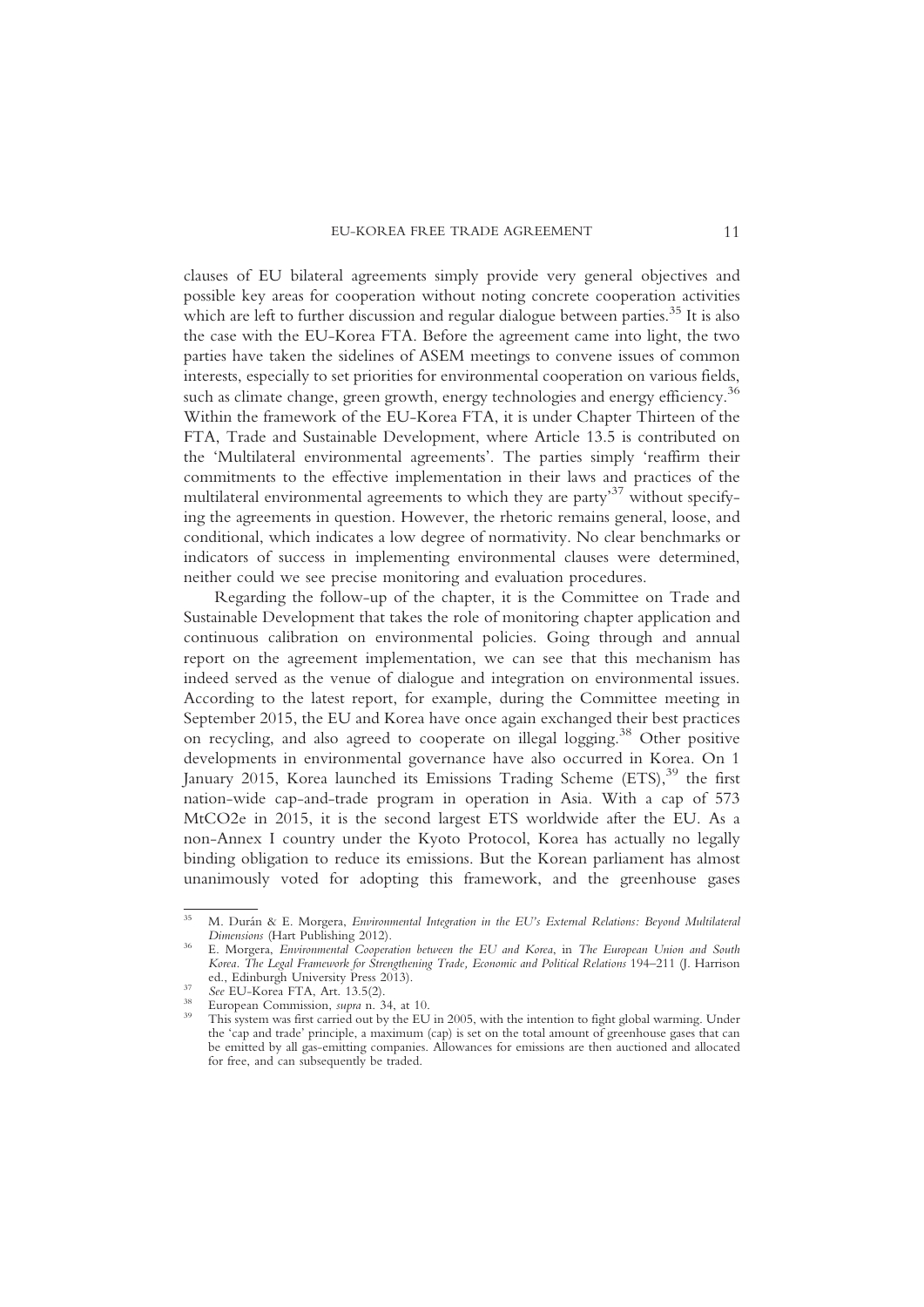#### 12 EUROPEAN FOREIGN AFFAIRS REVIEW

emissions in Korea is now expected to reduce  $-37%$  of usual business level by 2030.40 In the third meeting of the Committee on Trade and Sustainable Development held in Brussels in December 2014, the ETS launch was very much emphasized by both parties on further cooperation and business opportunities stemming from the carbon markets in Europe and East Asia.

#### 4.3. REGULATIONS ON LABOUR RIGHTS

Another important vector of the sustainable development lies in the labour policies. As mentioned earlier, with the new generation of FTAs the EU tries to incorporate the standards for labour protection equalled to that of International Labour Organization (ILO) conventions in its FTAs signing with the world. The EU-Korea FTA is no exception. Under the Chapter on Trade and Sustainable Development, Article 13.4 is established for 'Multilateral labor standards and agreements'. Not only are there declaratory affirmations on labour rights protection, clear references for both parties to follow,<sup>41</sup> the agreement also specifically lists out the obligations deriving from the ILO fundamental principles, namely freedom of association and the right to collective bargaining, the elimination of all forms of forced or compulsory labour, the effective abolition of child labour, and the elimination of discrimination in respect to employment and education.<sup>42</sup> Annex 13 of the FTA on 'Cooperation on Trade and Sustainable Development' also provides a more detailed indicative list with specific areas of cooperation. All these provisions on the labour issues indeed demonstrate the EU's strong volition in promoting labour protection within its partner countries. Interestingly, we can also find this clause of labour protection in the KORUS FTA but with looser constraint. In KORUS FTA, the parties are under clear obligation to adopt and maintain ILO standards within their domestic laws and practices, meaning that this obligation is only enforceable to the extent that violations occur in a manner affecting trade or investment between parties.<sup>43</sup>

As for the follow-up cooperation on the matter, the Committee on Trade and Sustainable Development also serves as the key mechanism as implementation tool. In the meeting of 2015, besides usual updates on best practices and lessons learned on the implementation of ILO Convention, the ratification of the core ILO Conventions and other Conventions classified as 'up-to-date' by the ILO was

<sup>40</sup> See International Carbon Action Partnership, https://icapcarbonaction.com/en/?option=com\_etsmap&<br>task=export&format=pdf&layout=list&systems%5B%5D=47 (accessed 27 Dec. 2017)

<sup>&</sup>lt;sup>41</sup> Decent Work Agenda of the ILO and the 2006 Ministerial Declaration of the UN Economic and Social Council on Full Employment and Decent Work.

<sup>&</sup>lt;sup>42</sup> See EU-Korea FTA, Art.  $13.4$ .<br><sup>43</sup> See Art. 19.2 of the KORUS FTA.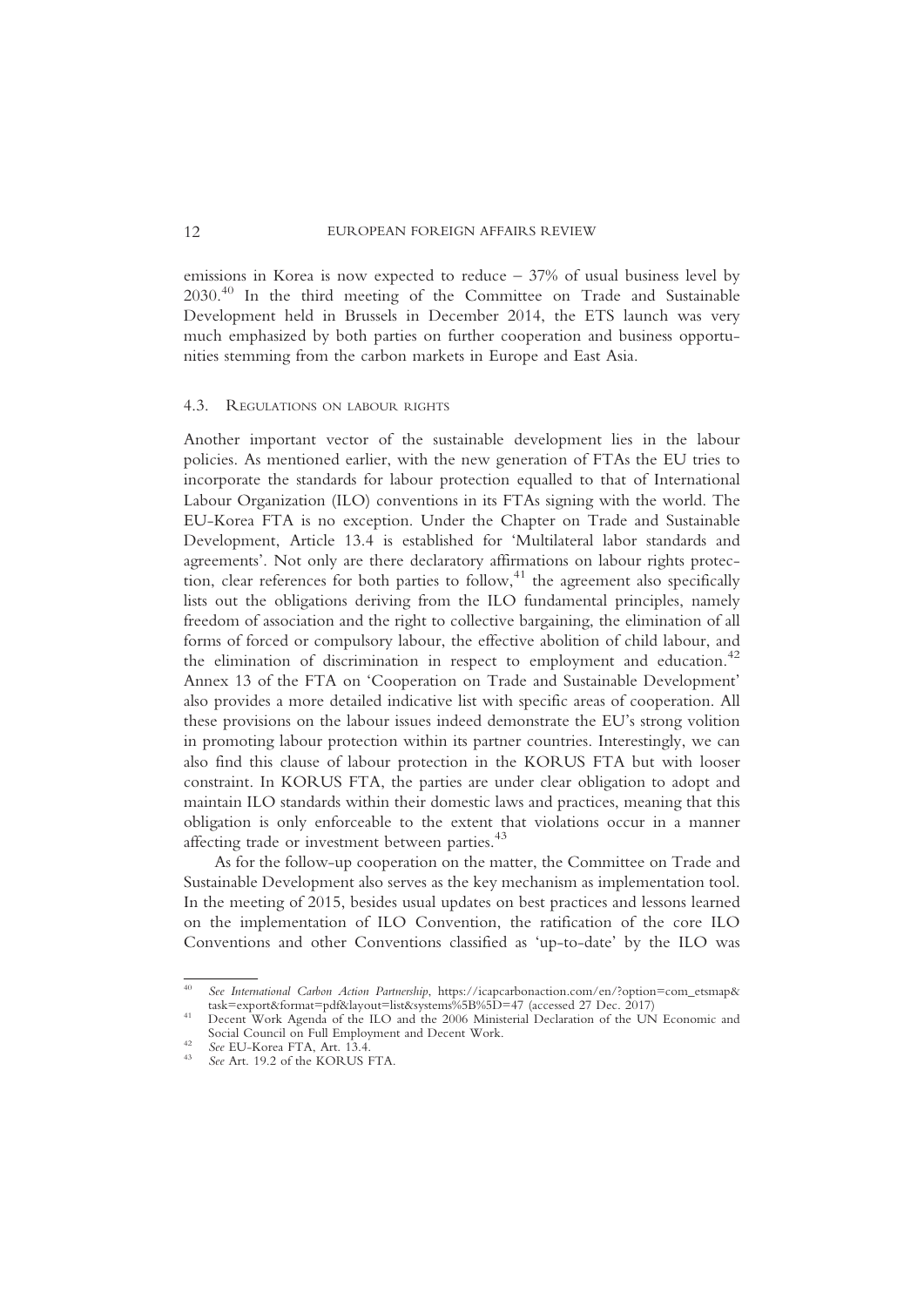emphasized by both parties, in particular concerning forced labour, freedom of association and the right to collective bargaining. The Korean side also agreed to share texts setting out additional intended concrete steps towards removing remaining obstacles for ratification. Both parties agreed to launch a project under the Partnership Instrument to look into the implementation of the ILO Convention 111 on non-discrimination in employment and occupation, with the aim of enhancing compliance.<sup>44</sup>

#### 4.5 REGULATIONS ON INDUSTRY

For policies on industry, the focuses are mostly put on the competition norms, which aim not only at fair competition, but also at the protection of the process of competition.<sup>45</sup> The EU and Korea traditionally have very different approaches to this matter. While the former focuses more on competitiveness ranging from entrepreneurship and SME promotion to fostering Research and Development (R&D) and innovation, the latter, as mentioned earlier, is used to an industrial policy that is centralized throughout the entire country.<sup>46</sup>

Chapter 11 of the EU-Korea FTA lays out the regulations on competition with some interesting new provisions which go beyond existing multilateral discipline, including the enactment and enforcement of competition law,<sup>47</sup> cooperation between the competent authorities<sup>48</sup> and the duties applicable to public corporations and state monopolies.<sup>49</sup> However, the above mentioned provisions are not subject to arbitration under dispute settlement chapter of the agreement. Rather, the cooperative mechanisms set up under this chapter<sup>50</sup> and the 2009 Agreement Between Government of the Republic of Korea and the European Community concerning Cooperation on Anti-competitive Activities provide the only forum for settling disputes. In other words, the disputes arising from these innovative competition clauses must be settled through negotiation, rather than litigation.<sup>51</sup>

Take the example of the mechanical engineering industry, an industry that plays crucial role in economic growth and development in both Korea and a lot of EU Member States. From Bernadette Andreosso-O'Callaghan's study, the new

- 
- 
- 

<sup>&</sup>lt;sup>44</sup> European Commission, *supra* n. 34.<br><sup>45</sup> J. H. Sung, *Some Reflections on Competition and Subsidies under the EU-Korea FTA*, in Harrison (ed.), *supra* n. 36, at 87–101.

<sup>46</sup> Pape, supra n. 24.<br>
47 See EU-Korea FTA, Art. 11.1–11.2.<br>
48 Ibid., Art. 11.3.<br>
49 Ibid., Art. 11.4–11.5.<br>
50 Ibid., Art. 11.6–11.8.<br>
51 Sung, supra n. 45, at 94.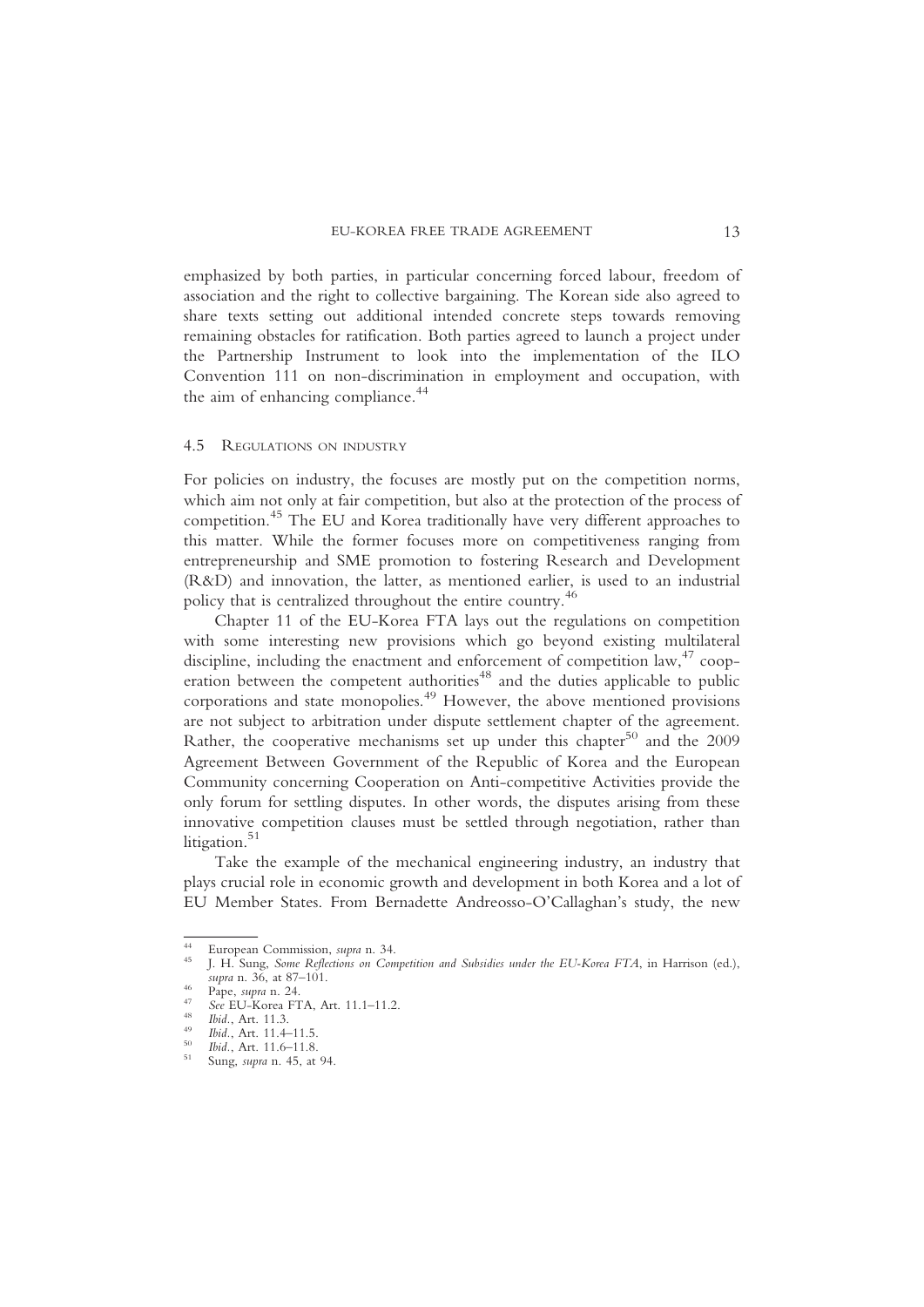direction of FTA has led to simplified export procedures and less bureaucracy. The mechanical engineering industry is characterized by a myriad of standards, technical regulations, market entry administrative procedures and rules related to IPRs. With the EU-Korea FTA, now the exported products to Korea do not require an export license issued by a foreign exchange bank anymore and the Ministry of Knowledge Economy helps exporters by making the information about trade restrictions readily available. The motivation for Korea to reform its structure lies in the facilitation of Korea exports of mechanical engineering into the EU market. That said, the author also mentioned about the insufficiency on the incorporation of the SMEs interests in their respective policy-making process, which should be worked on more for both sides.<sup>5</sup>

Besides the above sectors of the regulatory framework, there are still other policy areas that demand further calibration and continuous monitoring. For example, regarding the chemicals regulation, Korea stays at an infancy stage of development,<sup>53</sup> which means that Korea could learn from EU experiences and build up its own upon them. Or about the rules of origin (ROO), a delicate area where the EU puts much attention to, the Korean exporters will need to make due efforts to fully comprehend the EU's ROO, and create a monitoring system to ensure compliance.

## 5 CONCLUSION

This article takes a normative perspective to examine the first FTA that the EU has signed under its new generation of FTAs strategy with Korea. The EU actually concluded this FTA in the aftermath of the financial crisis in Europe since 2009, under strong mobilization of protectionists with access to policy-makers,  $54$  which shows a vigorous neoliberal discourse within the EU to take the new generation of FTAs as a new tool to shape the new economic order in the world. From the Korean side, signing FTAs creating more liberalized trade environment have also been the national direction since 1998, albeit governments from different political parties. Both the EU and Korea thus decided to make good use of trade policy to pioneer overseas markets and to arrange investment protection mechanisms for their companies. The unprecedented FTA was in this way engendered at the right place in time. The most distinctive feature of this FTA lies in its ambition in

<sup>52</sup> B. Andreosso-O'Callaghan, The EU-Korea FTA and the Relaxation of Regulatory Measures in the Mechanical Engineering Industry, in Marx et al. (eds), supra n. 24, at 105–120.

<sup>&</sup>lt;sup>53</sup> K. Biedenkopf, *Assessing Possibilities for Enhanced EU-South Korea Cooperation on Chemical Regulation*, in Marx et al. (eds), *supra* n. 24, at 167–194.

<sup>54</sup> G. Siles-Brügge, Resisting Protectionism After the Crisis: Strategic Economic Discourse and the EU-Korea Free Trade Agreement, 16(5) New Pol. Econ. 627–653 (2011).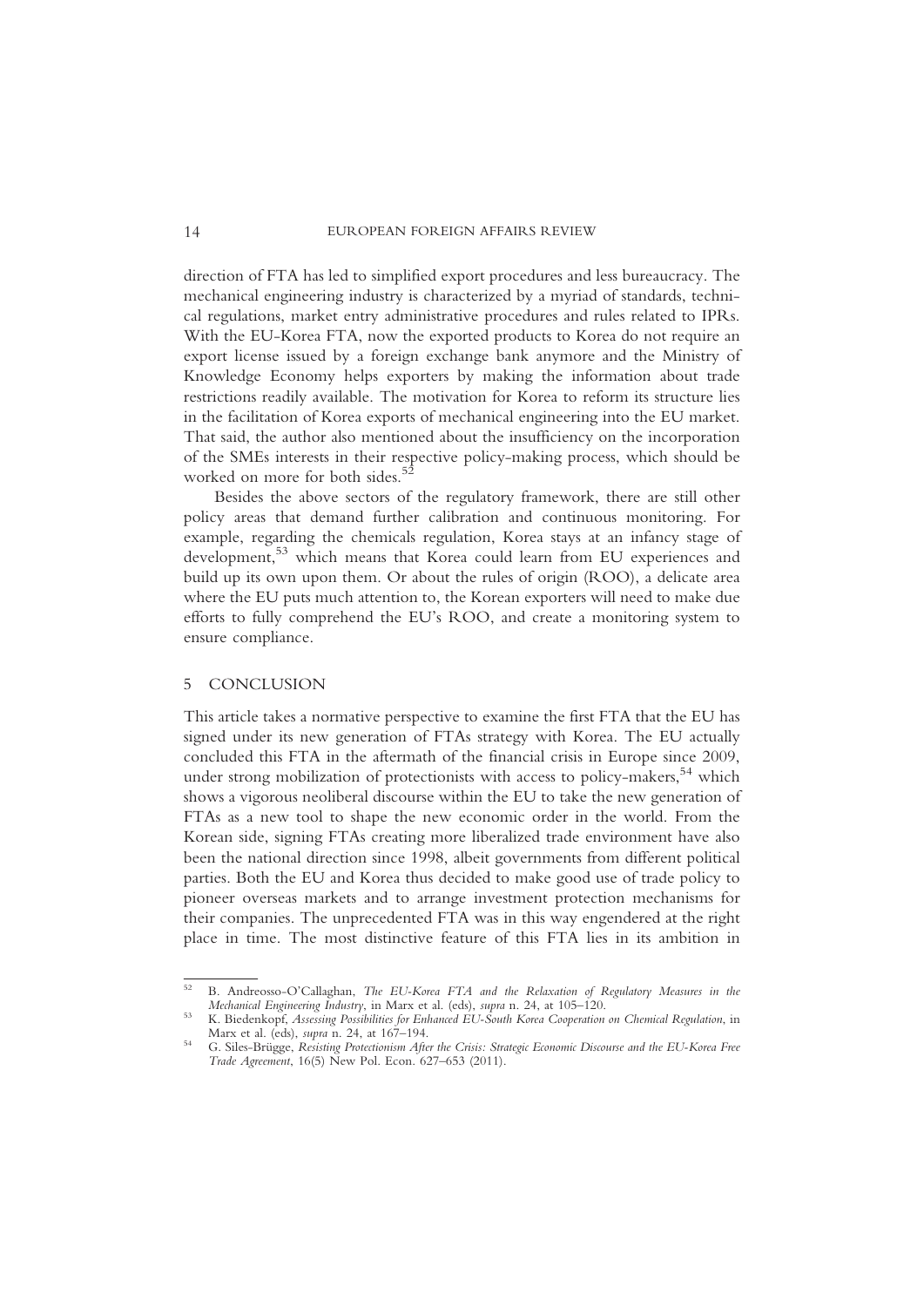creating a comprehensive FTA that includes NTBs removal. The fact that the EU has only concluded two  $FTA^{55}$  since the launching of the new generation of FTAs strategy suggests that for most countries, the comprehensive deep liberalization agenda that the EU promotes might be too ambitious from the outset.<sup>56</sup>

This agreement thus makes a great example of a new generation of FTA that tries to converge regulatory framework and harmonize standards between two markets. In order to put into practice this new complex system of trade, the EU and Korea have developed together a regulatory network to implement the FTA provisions and monitor its execution. The effort is expected to be mutually beneficial. For the Korean side, the improved economic structure with institutional reform, thereby enhancing transparency and predictability in trade, is expected to foster incoming foreign direct investment (FDI) and structural adjustments. On the other hand, the EU not only aspires to benefit from the costreduction due to the converging regulatory framework, more importantly, it wishes to successfully export its trade rules and ideas through this new generation FTA. From the agreement we can well discern the values that the EU holds so dearly about being transformed into provisions, such as IPRs regulation, sustainable development, etc. It breaks new ground in these fields and enables closer dialogue and long-term engagement between the EU and Korea.<sup>57</sup>

However, the findings of this article suggest a more reserved regard on EU's normative power on trade regulations and current practice with the case of EU-Korea FTA. In the section of 'Transnational regulatory network under the EU-Korea FTA', the article brought out a few policy areas to examine the EU norm diffusion in Korea, and it ends up with the conclusion that the degree of normativity that the EU norms possess in Korean market is moderate, with strong rhetorical commitment, slow formal adoption, and unremarkable behavioural compliance. In terms of rhetorical commitment, it can be well recognized both in the agreement and in the annual report of the FTA implementation that these EU norms have been repeatedly pledged by the Korean authorities. Not only that the agreement contains a lot of innovative provisions on sustainable development and social solidarity, these norms have been affirmed and reaffirmed by the Korean public discourse. At the same time, the formal adoption of these norms into legal measures has been slow. We can notice in the annual report of the FTA implementation that the EU has been recalling the FTA implementation issue and the need for aligning Korea legislation with the FTA. As for behavioural compliance, it

<sup>&</sup>lt;sup>55</sup> The EU has also finalized the FTA with Singapore in 2014, though still waiting for formal approval by the EU, which makes it the second comprehensive FTA of the new generation of FTAs.

<sup>&</sup>lt;sup>56</sup> B. A. Melo Araujo, *Intellectual Property and the EU's Deep Trade Agenda*, 16(2) J. Int'l Econ. L. 442 (2013).

<sup>&</sup>lt;sup>57</sup> Horng, *supra* n. 33, at 314.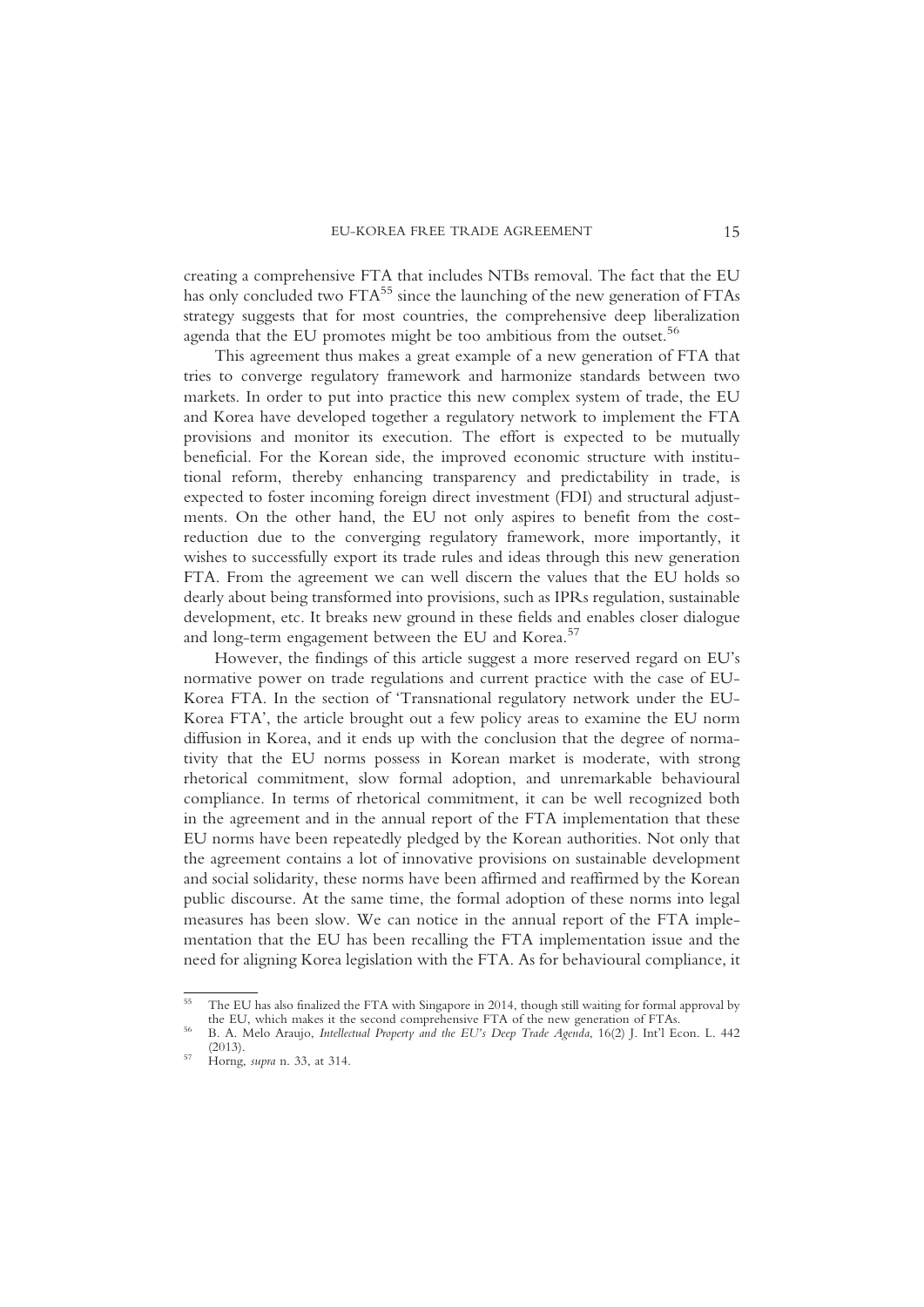might take more time and long-term empirical research to see the effects. However, with the current studies<sup>58</sup> no remarkable behavioural norm compliance has been recognized, except for, arguably, the ETS project launched by Korea in 2015. From a sociological perspective, more and more Korean movies are made that are based on labour rights issue and are receiving rave reviews, such as 'The Empire of Shame (2014)', 'Cart (2014)', which also reflects to a certain level the bleak working situation in Korea that has not respected the labour rights.

The NPE discourse thus is questioned in the case of EU-Korea FTA. In fact, the NPE faces its biggest challenge when the incentive is not big enough for EU's counterpart to conduct regulative reforms and when its legitimacy is put into question. The most important incentive for Korea to carry out regulative reforms in order to meet the EU's standards lies in the access to EU's market and the potential flow of inward FDI. However, when we check the statistics of the fiveyear evaluation of the FTA (see Annex), we can see that even though the overall development in trade in goods is positive for both sides, it is much more profitable for the EU than for Korea. Regarding the legitimacy of the NPE discourse, a normative power can only be legitimate when it is recognized as one by its counterpart. In the case of EU-Korea relations, what hinders the EU norms recognition in Korea lies in the huge existing socio-cultural gap and the lack of understanding between the two societies. Europe and Korea are two societies with very different historical background and cultural heritage. The way people do business and their mentalities of doing business are therefore dissimilar. With the EU-Korea FTA, the rules are made, the regulatory framework is built, but if the new system is not acquired consciously by the people actually operating the system, the implementation of the agreement would not be as effective as expected. It takes not only government's endeavour to enforce regulatory framework, it needs more communication and cooperation on the social level to create this normative legitimacy for the Korean society to take in the European norms and values. Besides the cultural factors that hamper the free trade argued in the 'mismatched globalization' section of this article, in the study on Korean elites' views on the EU, even though the EU-Korea FTA enjoys a high profile as the most important issue in the Korea-EU bilateral relation, the overall EU perception over the past few years has not been positive, mainly due to the ongoing economic crisis.59 With the 'clean Brexit' <sup>60</sup> negotiations launched in 2017, the uncertainty and

<sup>&</sup>lt;sup>58</sup> Cherry, *supra* n. 23; Andreosso-O'Callaghan, *supra* n. 52; Pape, *supra* n. 24; Marx. et al., *supra* n. 16. <sup>59</sup> In the article, the authors argue that elites play a crucial role in influencing the public opinion by stratified levels of the spread of information with the elites on the top, media in the middle and the public at the bottom. See S.-H. Park & S.-W Yoon, *The EU in the View of Korean 'Elites': New Findings and Some Lessons*, 13 Asia-Eur. J. 1–21 (2015).

<sup>&</sup>lt;sup>60</sup> UK's Prime Minister Theresa May announced in 18 Jan. 2017, a 'clean break' for the UK would be the direction of further Brexit negotiations with the EU.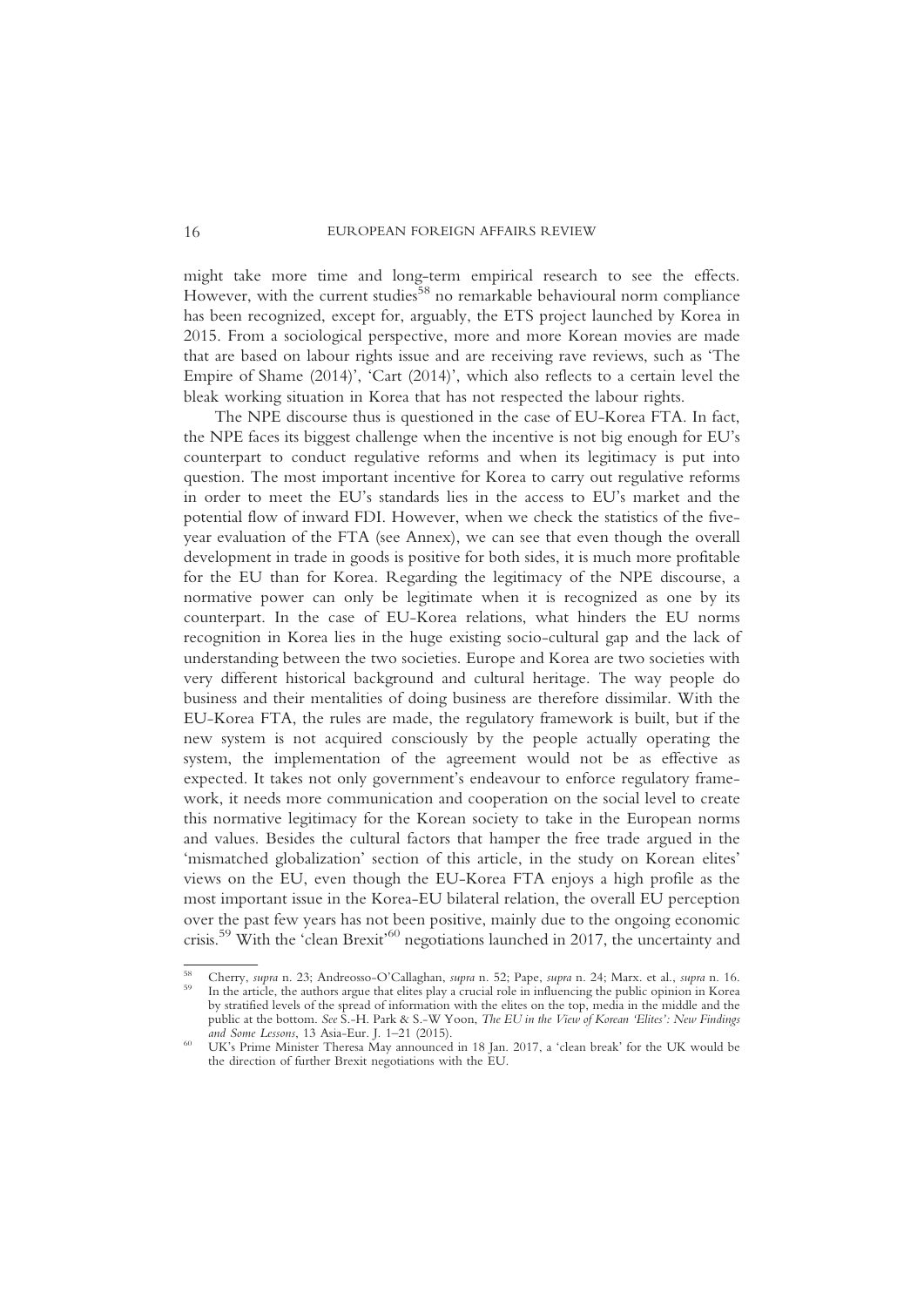the expected long and daunting process are only going to make trade partners, such as Korea, even more doubtful about the EU economy. In terms of international relations, it is also noted that the Pacific Ocean still enjoys greater attention than the Eurasian continent in the Korean public's eyes. <sup>61</sup> The lack of understanding and the not-so-positive public image would also damage the formation of normative power, which might lead to less willingness in undertaking the norms. In addition, before signing FTA with the EU and the US, the FTAs that Korea signed with other parties were of lower-level of liberalization, the impacts on industries were therefore not evident. Now with more and more products going into full liberalization, the Korean industries might have stronger opposing reaction to the high-standard FTA.

Hence, the implementation of new generation of FTA might need a new angle to tackle. Although generally speaking, the legal framework for NTBs areas remains in a soft-law term. And without strong incentive, such as financial and technical assistance or tremendous economic interest, it would be difficult to see straightaway compliance on EU norms in Korea. In some aspects, the regulatory framework has also some space for clearer calibration and more normativity assertion. Still, it makes a great example of how the EU uses its external action to assert its normative power with an FTA in an Asian country whose culture and values differ greatly from Europe. From the data gathered in this article, we can see that various platforms of different levels are taking place between the EU and Korea – formal committees and working groups, non-governmental stakeholders, civil society forum, and also, the emerging cooperative structures that are outside of the realm of established multilateral framework. It is believed that continuous dialogues through the transnational regulatory network on different layers of the society would make real impact on not only fostering and strengthening the bilateral relationship between the EU and Korea, but converging the two economies in terms of norms-setting for the new economic order of the twenty-first century, even only by increments.

## ANNEX

1 July 2016 marks the fifth anniversary of the EU-Korea FTA. In the annual report published by the European Commission on the implementation of the EU-Korea FTA in 2016, we can get an overall assessment of trade evolution between the two parties. $62$  The overall evolution for trade in goods is positive for both sides, especially in benefit for the EU (see Graph 1). EU exports of goods to Korea increased by 55%, from EUR 30,6 billion in the twelve-month

<sup>61</sup> Pape, supra n. 24. <sup>62</sup> European Commission, supra n. 34.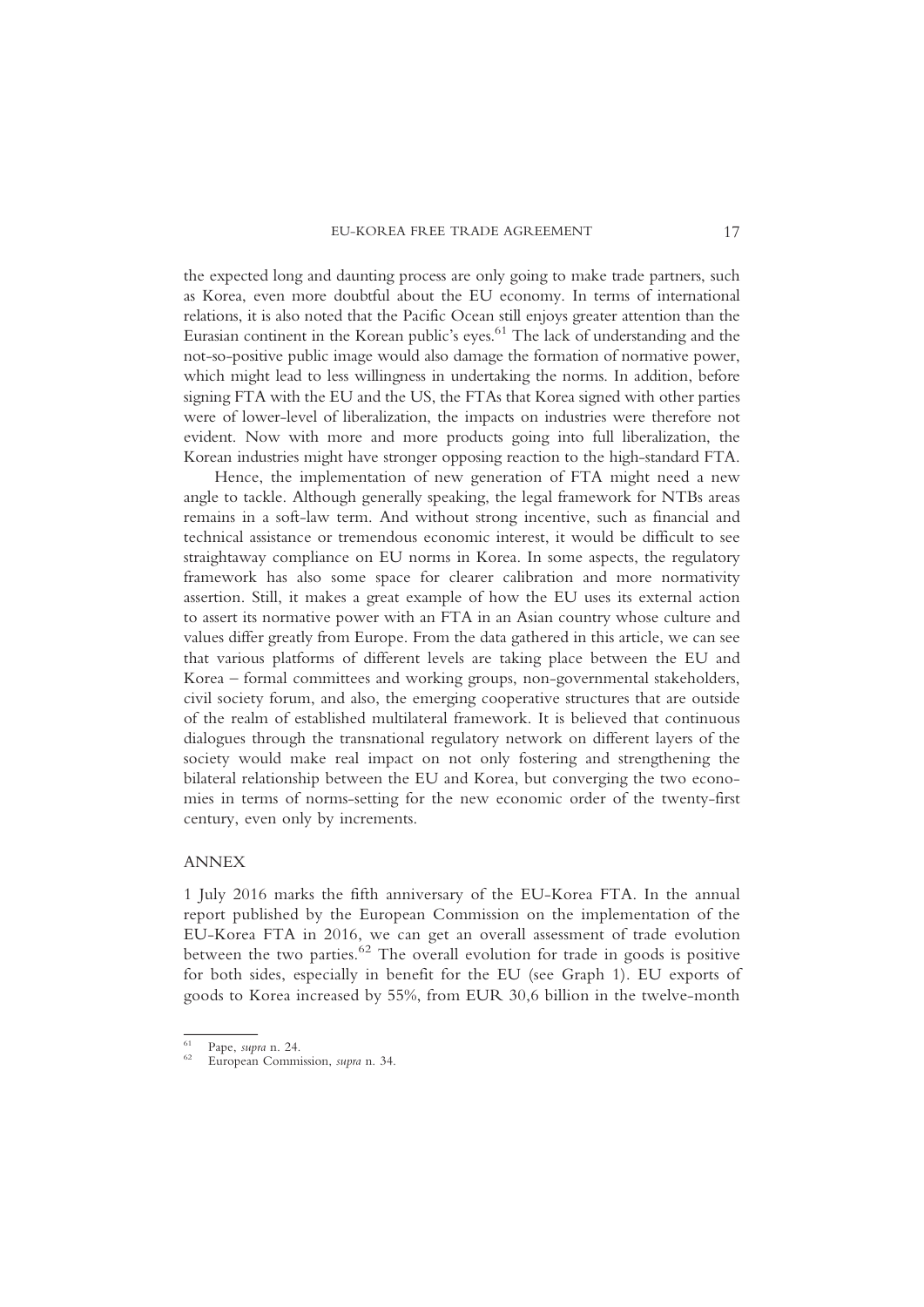period before the FTA took effect to EUR 47,3 billion in the fourth year of the FTA implementation. During the same period, EU exports to Korea of products that were fully or partially liberalized by the FTA grew more than overall exports, i.e. by 57% and 71% respectively. On the other hand, EU imports from Korea were broadly stable. The main reason for the weaker performance of imports from Korea was the decreased demands in the EU due to the financial crisis. It is worth noting that in the fourth year of implementation, EU imports from Korea increased more than EU imports from the world, which increased 2% compared to the previous year. Overall, the EUR 7,6 billion trade deficits with Korea turned into a trade surplus of EUR 7,3 billion in the EU's favour.

Graph 1 EU Exports to and Imports from Korea, July 2010–June 2015 (Billion EUR)



Source: EUR OSTAT-COMEXT.

As for FDI, the statistics showed that in 2014 the FDI reached a new peak (see Table 1) for both sides, with EU FDI outward stocks to Korea equal to EUR 43.7 billion, whereas the EU FDI inward stocks from Korea totalled EUR 20.3 billion. However, from the reference year to the latest development, the number in FDI did not demonstrate a linear growing curve but rather a floating route. EU's outward FDI to Korea even showed a declining course until 2014.<sup>63</sup>

 $Ibid.,$  at  $6.$